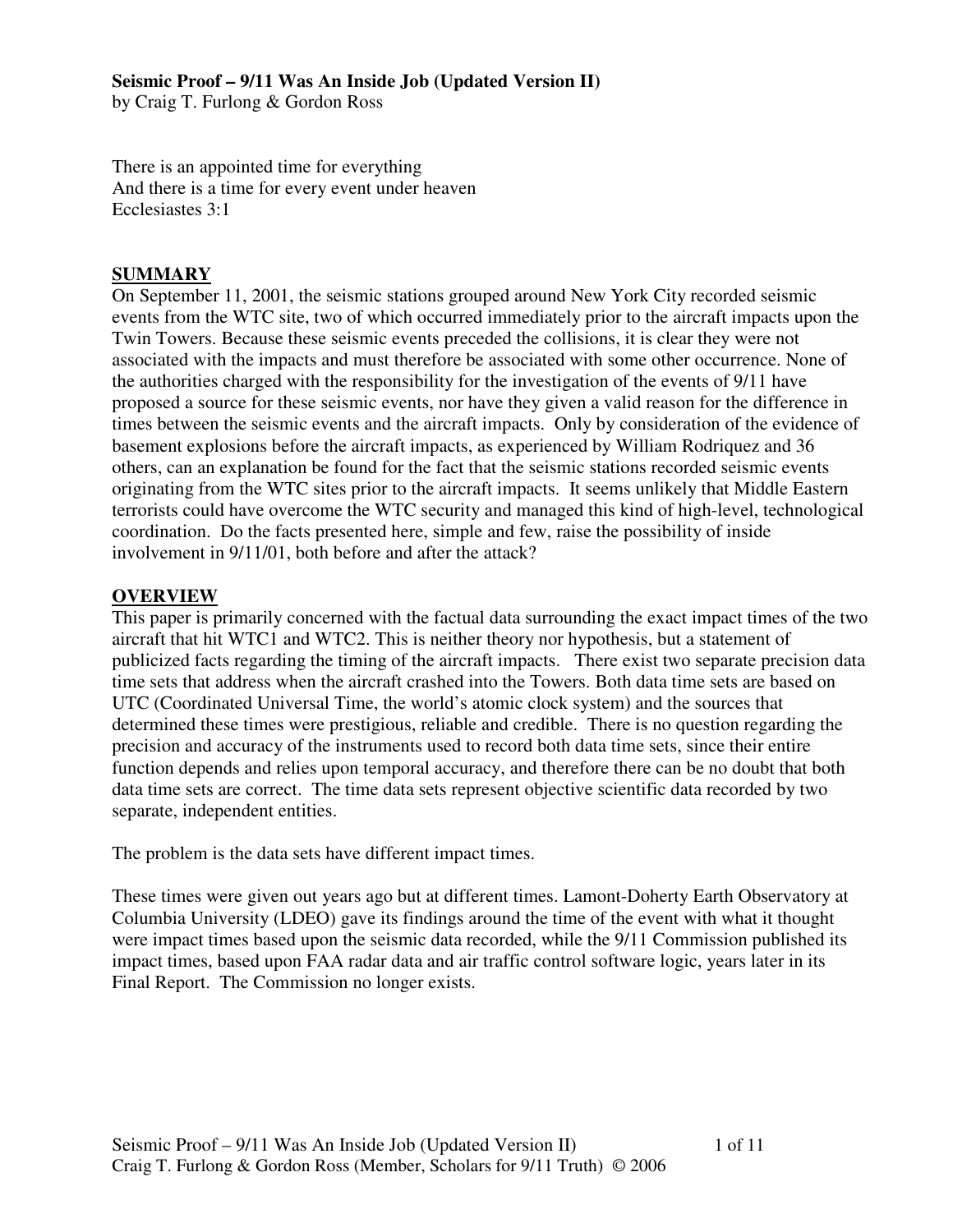#### **Original seismic and Commission times.**

| Table 1           |             |         |                         |
|-------------------|-------------|---------|-------------------------|
| AA Flt 11         |             |         |                         |
| 2001              | LDEO        | 8:46:26 | Original seismic        |
| 2004              | Commission  | 8:46:40 | (14 seconds difference) |
| <b>UA Flt 175</b> |             |         |                         |
| 2001              | <b>LDEO</b> | 9:02:54 | Original seismic        |
| 2004              | Commission  | 9:03:11 | (17 seconds difference) |

#### **SEISMIC DATA AND TIMES**

LDEO Published Findings 2001

Link: http://www.ldeo.columbia.edu/LCSN/Eq/20010911\_wtc.html

| Date                  | Origin                  | Magnitude<br>Time $(UTC)$ (Richter scale) (EDT) | Time               | Dominant Signal<br>Period | <b>Duration</b> | Remark                         |
|-----------------------|-------------------------|-------------------------------------------------|--------------------|---------------------------|-----------------|--------------------------------|
| 09/11/2001 12:46:26±1 |                         | 0.9                                             | 08:46:26 0.8 sec   |                           |                 | 12 seconds first impact        |
|                       | $09/11/2001$ 13:02:54±2 | 0.7                                             | $09:02:54$ 0.6 sec |                           |                 | 6 seconds second impact        |
| 09/11/2001 13:59:04±1 |                         | 2.1                                             | $09:59:04$ 0.8 sec |                           |                 | 10 seconds first collapse      |
| 09/11/2001 14:28:31±1 |                         | 2.3                                             | 10:28:31 0.9 sec   |                           |                 | 8 seconds second collapse      |
|                       | $09/11/2001$ 21:20:33±2 | 0.6                                             | $17:20:33$ 0.7 sec |                           |                 | 18 seconds Building 7 collapse |

#### LDEO confirmed its data as accurate:

Link: http://www.mgs.md.gov/esic/publications/download/911pentagon.pdf

# **9/11 COMMISSION DATA AND TIMES**

Commission Timeline Link: http://www.gpoaccess.gov/911/index.html<br>
THE 9/11 COMMISSION REPORT  $32$ 

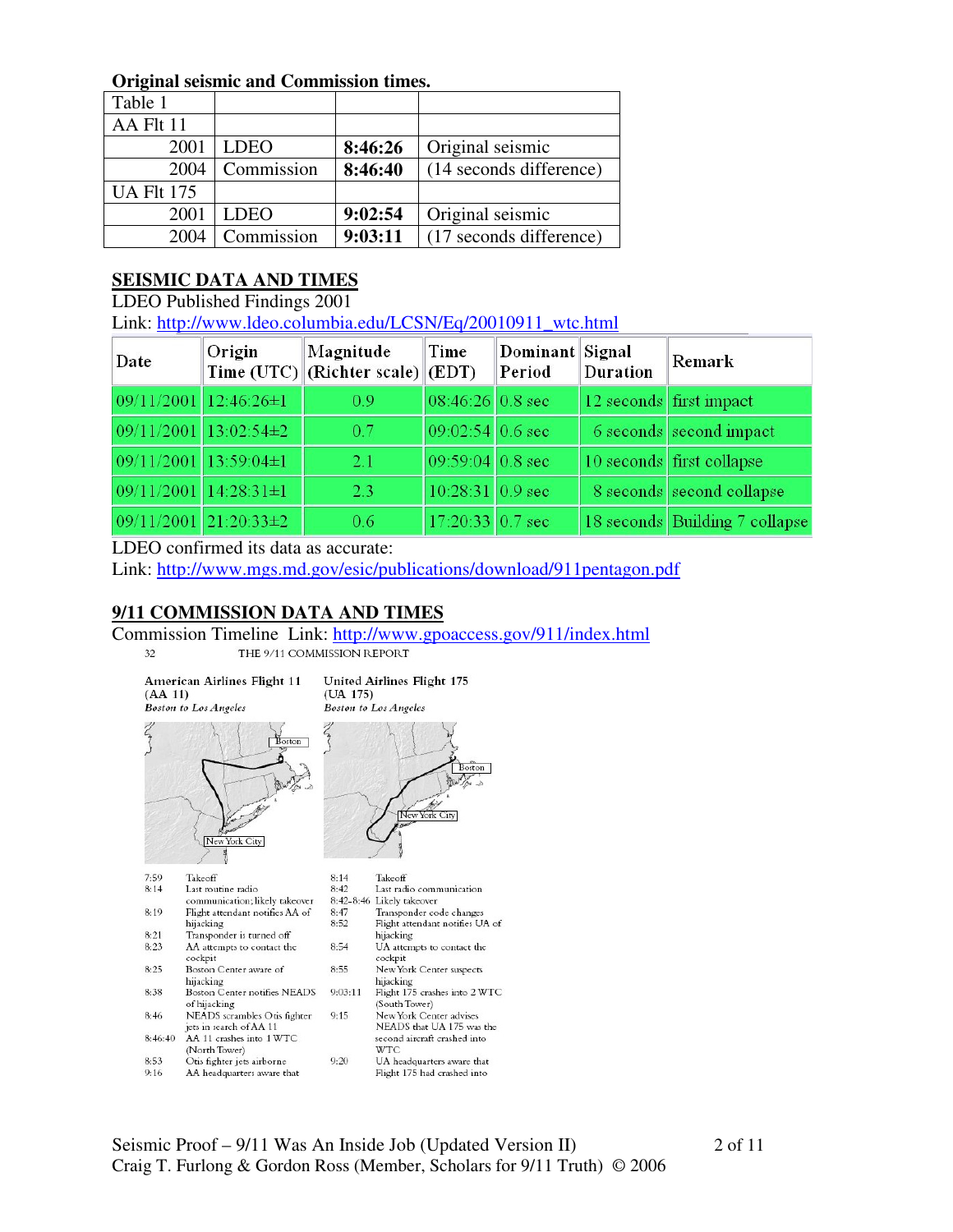The Commission's times are based upon: "We have determined that the impact time was 9:03:11 based on our analysis of FAA radar data and air traffic control software logic." [9/11 Commission Report, pg 460, Note 130]:

Link: http://www.insightful.com/infact/911/corpus/report\_470\_460.html (Note 130 is the basis for WTC1 & WTC2 precision impact times to the second)

NOTES TO CHAPTER 1 460

129. FAA memo, "Full Transcript; Aircraft Accident; UAL175; New York, NY; September 11, 2001," Jan. 17, 2002, p. 3.

130. "N90 [New York Terminal Radar Approach] controller stated 'at approximately 9:00 a.m., I observed an unknown aircraft south of the Newark, New Jersey Airport, northeast bound and descending out of twelve thousand nine hundred feet in a rapid rate of descent, the radar target terminated at the World Trade Center." FAA report, "Summary of Air Traffic Hijack Events September 11, 2001," Sept. 17, 2001. Former NORAD official Alan Scott testified that the time of impact of United 175 was 9:02. William Scott testimony, May 23, 2003. We have determined that the impact time was 9:03:11 based on our analysis of FAA radar data and air traffic control software logic.

131. FAA audio file, Herndon Command Center, New York Center position, line 5114, 9:02:34.

It is known that the FAA followed the aircraft using the four northeast ARTCCs (Air Route Traffic Control Centers) of Boston, New York, Washington DC, and Cleveland; there was also Air Traffic Control for the local air space of New York City. All of this radar and accompanying Air Traffic Control data was recorded to UTC timestamping. These stations utilized primary radar return tracking with all times to the second. Also, an Air Traffic Controller replied to this investigation stating that a time-check is done daily by all stations to make sure that all radar tracking is precisely coordinated to UTC. Radar is based upon microwaves that travel at the speed of light, so error variance is not stated. The Commission Report has the impact times. Their data set is based upon actual flight data that ended when the Towers were struck. There is no question: AA Flight 11 died at 8:46:40 and UA Flight 175 at 9:03:11 [UTC – 4 hrs]. Since the planes crashed at those times, the question is: What caused the LDEO times 14 and 17 seconds earlier? What caused those seismic spikes?

#### **BASEMENT EXPLOSIONS**

On the face, it seems tenuous that the spikes were "impact times". How does an aircraft impacting the WTC near the 90th floor result in sufficient energy transference that travels all the way down to the earth, even through the massive multi-level, 6-story sub-basement structure, and be picked up by LDEO as a seismic spike? Energy from the crash should have mostly been absorbed by the building's immense structure and mass.

The following is an excerpt about an eyewitness at WTC1 by the name of William Rodriguez (he worked at the WTC complex for 20 years, was acknowledged a hero for the many lives he saved that day, and he was the last person out of the building before it came down): Link: http://www.newswithviews.com/Spingola/deanna17.htm

-------

Arriving at 8:30 on the morning of 9-11 he went to the maintenance office located on the first sublevel, one of six sub-basements beneath ground level. There were a total of fourteen people in the office at that same time. As he was discussing the day's tasks with others, there was a very loud massive explosion which seemed to emanate from between sub-basement B2 and B3. There were an additional twenty-two people on B2 sub-basement who also felt and heard that first explosion.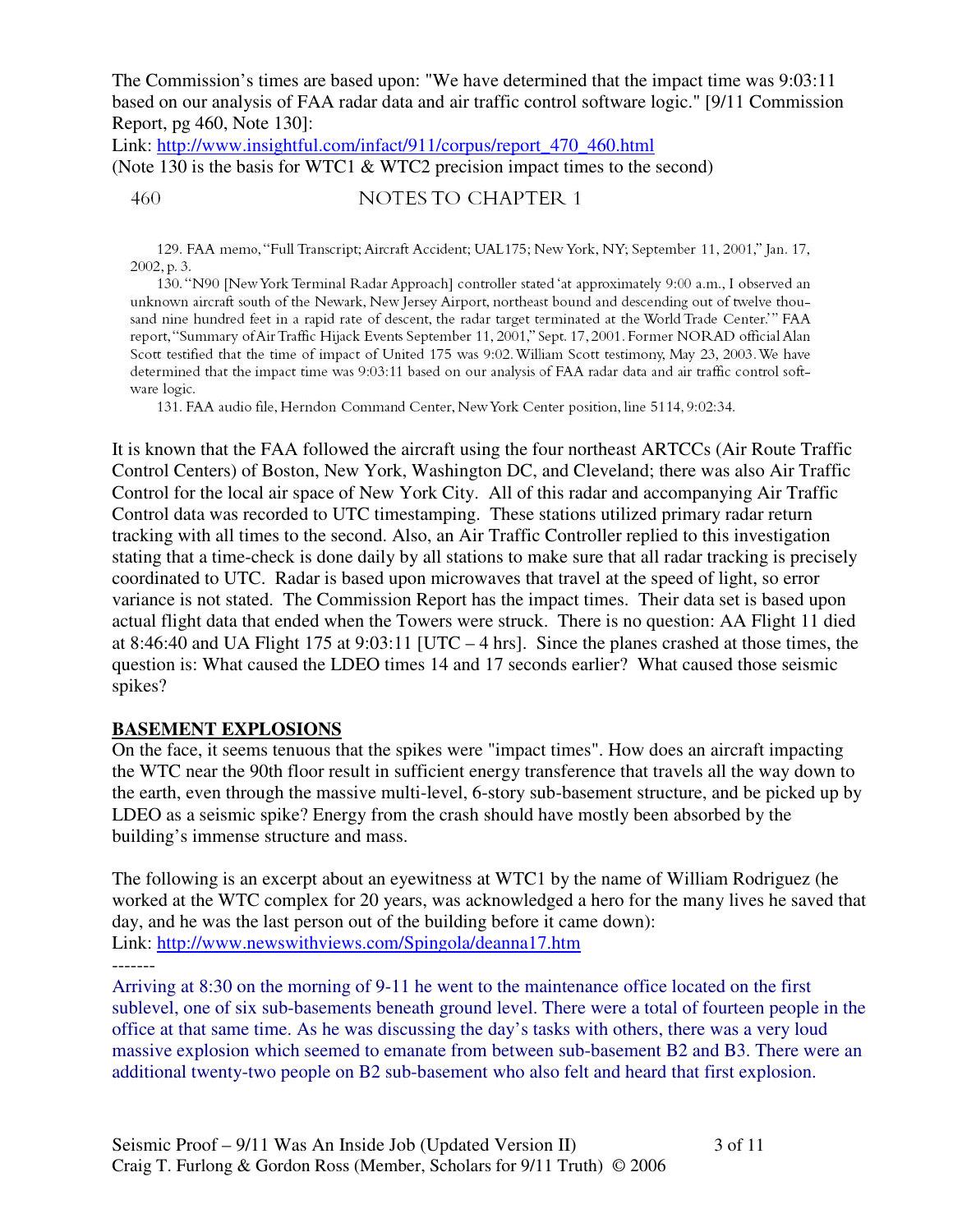At first he thought it was a generator that had exploded. But the cement walls in the office cracked from the explosion. "When I heard the sound of the explosion, the floor beneath my feet vibrated, the walls started cracking and everything started shaking." said Rodriguez, who was crowded together with fourteen other people in the office including Anthony Saltamachia, his supervisor for the American Building Maintenance Company.

Just seconds later there was another explosion way above which made the building oscillate momentarily. This, he was later told, was a plane hitting the Tower at about the 90th floor. Upon hearing about the plane, he immediately thought of the people up in the restaurant. Then there were other explosions just above B1 and individuals started heading for the loading dock to escape the explosion's resulting rampant fire. When asked later about those first explosions he said: "I would know if an explosion was from the bottom or the top of the building." He heard explosions both before and after the plane hit the Tower.

-------

The number of witnesses who presented evidence of explosion and explosion damage, and particularly the injuries that some witnesses received, again leaves no room for doubt that there were explosions in the basement of WTC1. The following video link is powerful testimony by William Rodriguez and is evidence that corroborates the facts of this paper; also, these facts corroborate the 37 eyewitnesses in the WTC1 basement: Link: http://www.jonhs.net/911/william\_rodriguez.htm

### **BASEMENT AND LOBBY DAMAGE**

It is noted that the damage caused by these explosions had previously been attributed to aircraft impact. However, refutation of this is provided by both the testimonies of William Rodriguez in the above link, and by NYFD Lieutenant William Walsh in the below link. This concerns specifically the middle, local elevators that were blown off their hinges from below, as evidenced by the doors resting outward at 45 degree angles that met in the middle near the bottom. These local elevators serviced only Floors 34 down to the lowest level of the building, Level B6 in the basement. They could not have been the result of aircraft impact:

Link: Testimony, Lt. William Walsh NYFD, Jan 11, 2002.pdf WTC Building Layout Link: World Trade Center Building Layout, Floors and Elevators ----------------------------

Lt. Walsh- Answer: What else I observed in the lobby was that – there's basically two areas of elevators. There's elevators off to the left-hand side which are really the express elevators. That would be the elevators that's facing north. Then on the right-hand side there's also elevators that are express elevators, and that would be facing south. In the center of these two elevator shafts would be elevators that go to the lower floors. They were blown off the hinges. That's where the service elevator was also.

Chief Congiusta- Question: Were these elevators that went to the upper floors? They weren't side lobby elevators?

Answer: No, no, I'd say that they went through floors 30 and below.

Question: And they were blown off?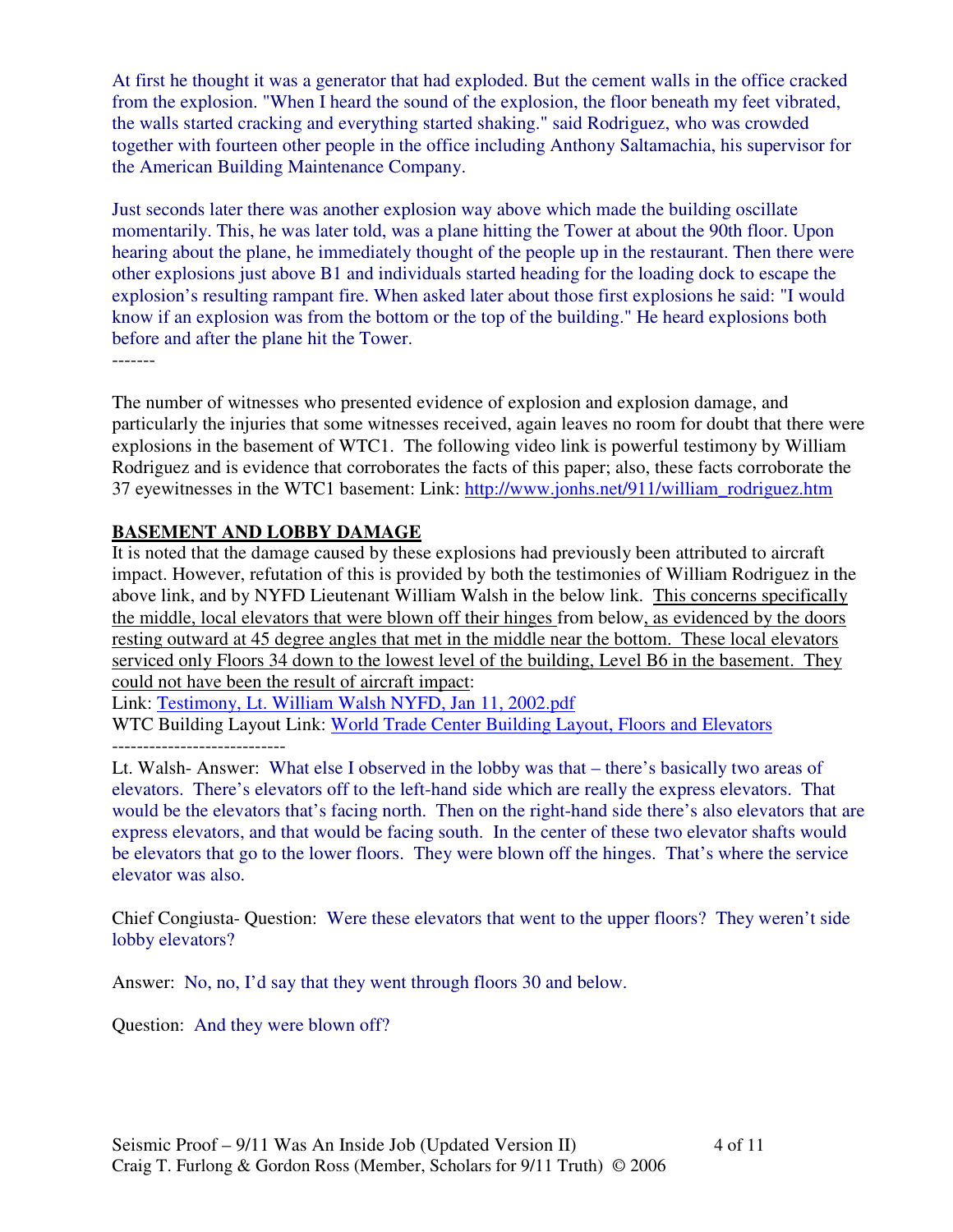Answer: They were blown off the hinges, and you could see the shafts. The elevators on the extreme north side and the other express elevator on the extreme south side, they looked intact to me from what I could see, the doors anyway…….

…….So I headed for the B stairway. I did not want to deal with elevators. So Ladder 1—

Question: Were there any elevators working or no? Probably no, I assume.

Answer: I couldn't tell about the express elevators. The elevators that I mentioned before that were on the extreme north end and the extreme south end, I don't know about those elevators. But I headed for where the service elevator was, which was in the center where the lower floor elevators were, the ones where the doors were blown off them.

Lieutenant Walsh makes an extremely relevant point when he shows that the local elevator shafts acted as a conduit for the explosive effects and thereby limits the source of the explosion to the area covered by those shafts. His evidence shows that the elevator shafts affected by the explosions served only the lower floors and not those at the impact levels, thereby ruling out jet fuel from the aircraft as being involved in the explosions.

Additional corroboration of the elevators being blown out is provided by Lt. Brian Becker & Firefighter Robert Byrne, NYFD: Link: Lt. Brian Becker, NYFD, Elevators Were Blown Out Link: Firefighter Robert Byrne, NYFD: Core Elevators (Blown Apart)

Since only one elevator shaft was continuous from the aircraft impact level to the basement level, we can further rule out the aircraft impact as being the cause of the basement explosions by using additional testimony of William Rodriguez. In direct response to a question which postulated that the explosion was caused by aircraft fuel traveling down the elevator shafts, he stated, "Very strange indeed, since there were only one elevator shaft (the 50A car) that went all the way to B6, the operator was inside, Mr. Griffith and he survived with a broken ankles. He should have died burnt since on this theory the ball of fire went down. He is alive and well and I will interview him in the future to clear the disinformation."

Link: William Rodriguez | 08.18.06 - 12:20 am

When talking about the lobby damage and his experiences, Rodriguez added, "I said many times that when I got back to the basement after escorting a person totally burnt and 14 people from my office out of the building, there were sprinklers going off on the basement and not on the upper floors. Also when I got to the lobby, the passenger elevators in the field of view, their doors were popped open sideways like a pyramid, from the bottom up."

The evidence of William Walsh and William Rodriguez shows that there were explosions that affected the basement and lobby levels, and these were not caused by the jet fuel.

# **TIME DELAY FROM BASEMENT EXPLOSIONS TO AIRCRAFT IMPACT**

The authors have located evidence that possibly shows how long the time was between the initial explosion and the later impact of AA Flt 11 at WTC1. Jenny Carr was at a business meeting with others on the morning of 9/11 at 1 Liberty Plaza, and a recording was being made of that meeting. During this recording a first explosion is heard, and then a second one about 9 seconds later. This data still needs to be corroborated, and both authors and the Scholars for 9/11 Truth are involved in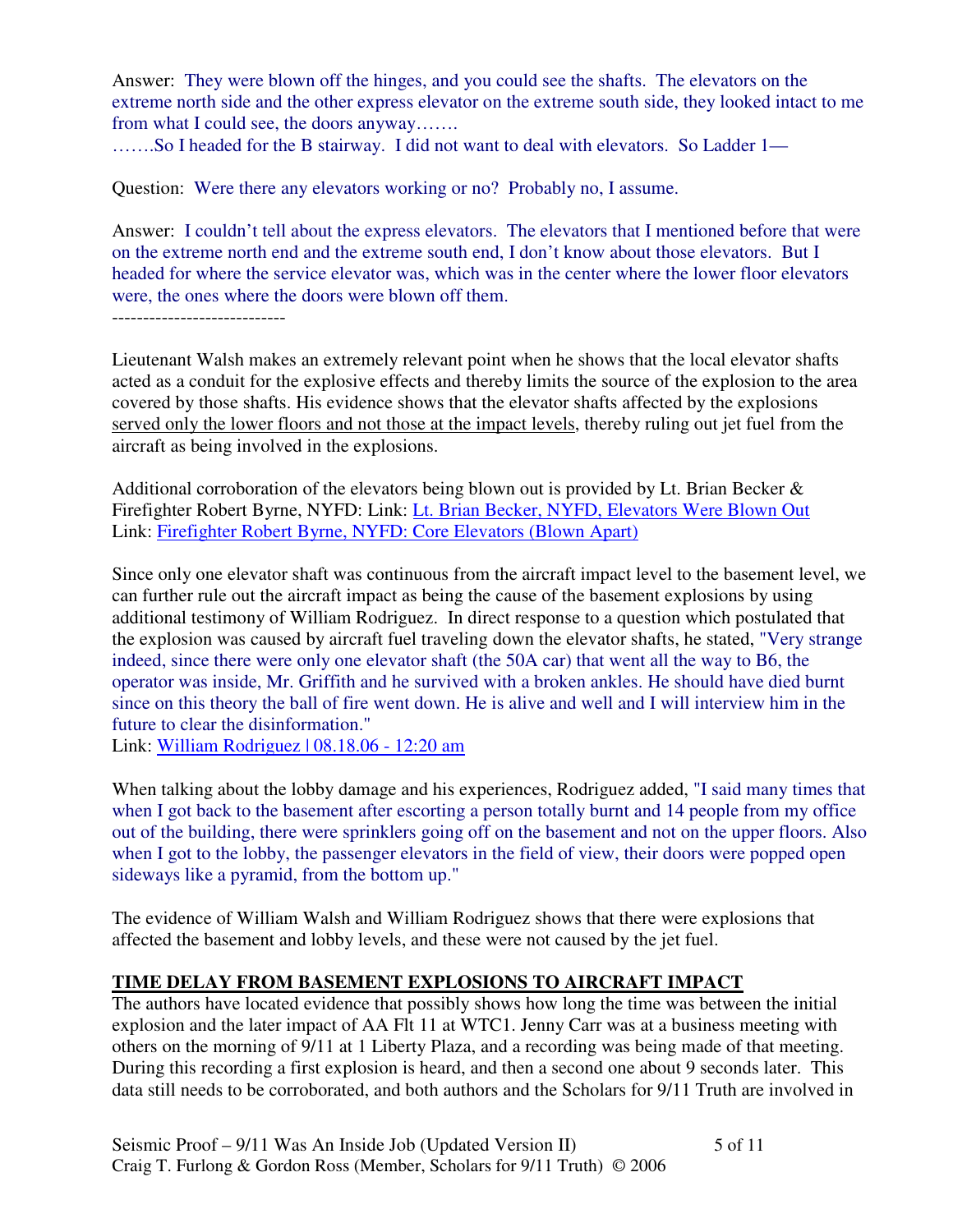this; however, it is worth presenting at this time. This was found inside a movie compendium, "9/11 Controlled Demolitions of September 11, 2001". To repeat, this needs further corroboration. Link: Jenny Carr, Video - 9 Seconds and go in 14 minutes, 30 seconds.

### **FAA TIMES**

Within the Federal Aviation Administration's "Summary of Air Traffic Hijack Events September 11, 2001" are found the impact times of 8:46:35 and 9:03:14. Link: FAA Summary of Air Traffic Hijack Events September 11,2001

What is interesting is, when the 9 seconds found on the Jenny Carr tape are added to the original LDEO seismic time of 8:46:26, the result is 8:46:35, the exact FAA impact time for AA Flt 11.

And although anecdotal, it is also intriguing that the FAA's 9:03:14 for UA Flt 175 matches closely to the time of 9:03:17 found in the recent Vanity Fair article by Michael Bronner. Link: Vanity Fair article by Michael Bronner This 9:03:17 time occurred when NEADS received the call notifying them of a  $2<sup>nd</sup>$  possible hijacking while "almost simultaneously" people in the NEADS control room watched Flt 175 crash into WTC2 on CNN, including Colonel Marr, the commanding officer. This adds credibility to the Commission's impact time of 9:03:11. Nevertheless, although the 9/11 Commission referred to this FAA Summary many times in its Final Report, it still based its impact times upon all the data they had and issued impact times of 8:46:40 and 9:03:11.

### **NTSB TIMES**

Within the flight path studies by the National Transportation Safety Board are found approximate impact times of 8:46:40 and 9:02:40.

Link: NTSB report, "Flight Path Study-American Airlines Flight 11," Feb. 19, 2002 Link: NTSB report, "Flight Path Study-United Airlines 175," Feb. 19, 2002

These reports, as a matter of course, state times of impact as approximate, this done with an understanding that higher authority will review all data in determining actual times of impact.

The 9/11 Commission's impact time of 8:46:40 for AA Flt 11 is the same as is found in the NTSB report that the Commission referred to in its Note 39.

The Commission referred to the NTSB report for the impact time of UA Flt 175 in its Note 51, but even in doing so, it rejected the NTSB's approximate 9:02:40 time and issued instead 9:03:11 as the official time.

When one examines the radar graph from the study on AA Flt 11, it can be seen there was one last radar position-plot at the end. This coincides with testimony by Controller Dave Bottiglia who tracked AA Flt 11 that morning: This is from an article that covers this: "It was now being tracked by New York Centre, where a controller, Dave Bottiglia, saw it disappear from his screen just before 8.47. It had ploughed into the World Trade Centre's north tower." Link: Controller Dave Bottiglia, AA Flt 11 Disappears From Radar

Reference is now made to the original source data used by the 9/11 Commission when analyzing the impact time supplied by the NTSB flight path study for AA Flight 11. Examination of this and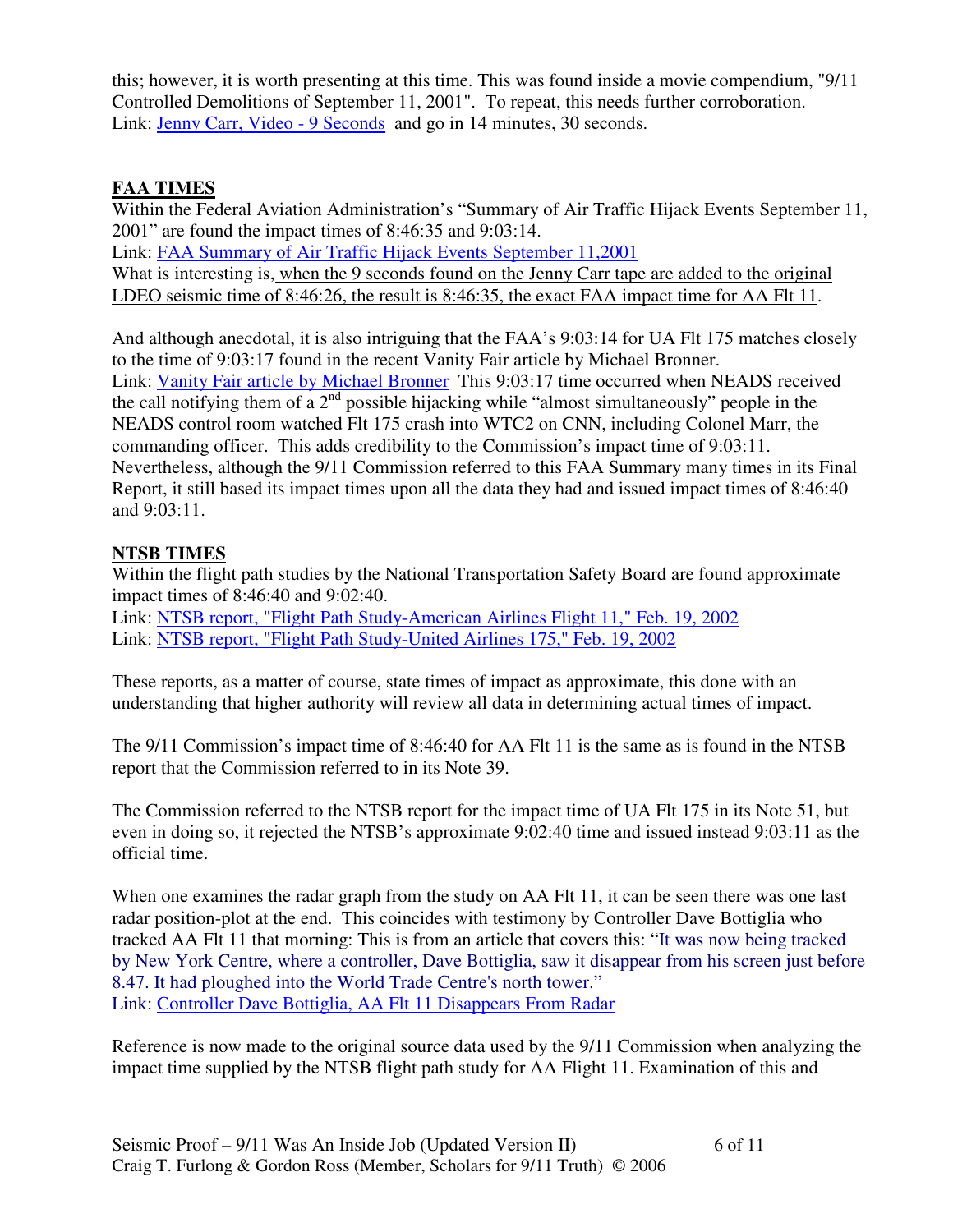particularly the radar graph supplied by magnification of the ending point area shows the last radar return from the aircraft before impact at 08.46.40.



AA Flt 11 crashed at 8:46:40 EDT.

| Table 2           |             |         |                               |
|-------------------|-------------|---------|-------------------------------|
| AA Flt 11         |             |         |                               |
| 2001              | <b>LDEO</b> | 8:46:26 | Original seismic              |
| 2001              | <b>FAA</b>  | 8:46:35 | <b>Rejected by Commission</b> |
| 2002              | <b>NTSB</b> | 8:46:40 |                               |
| 2004              | Commission  | 8:46:40 |                               |
| <b>UA Flt 175</b> |             |         |                               |
| 2002              | <b>NTSB</b> | 9:02:40 | <b>Rejected by Commission</b> |
| 2001              | <b>LDEO</b> | 9:02:54 | Original seismic              |
| 2004              | Commission  | 9:03:11 |                               |
| 2001              | <b>FAA</b>  | 9:03:14 | <b>Rejected by Commission</b> |

#### **FAA & NTSB times added.**

#### **NIST TIMES**

NIST (National Institute of Standards and Technology) developed its own times over the years regarding the plane impacts of AA Flt 11 and UA Flt 175, and these were made available in the progress report of June 2004. Link: NIST Interim Progress Report June 2004 - Appendix H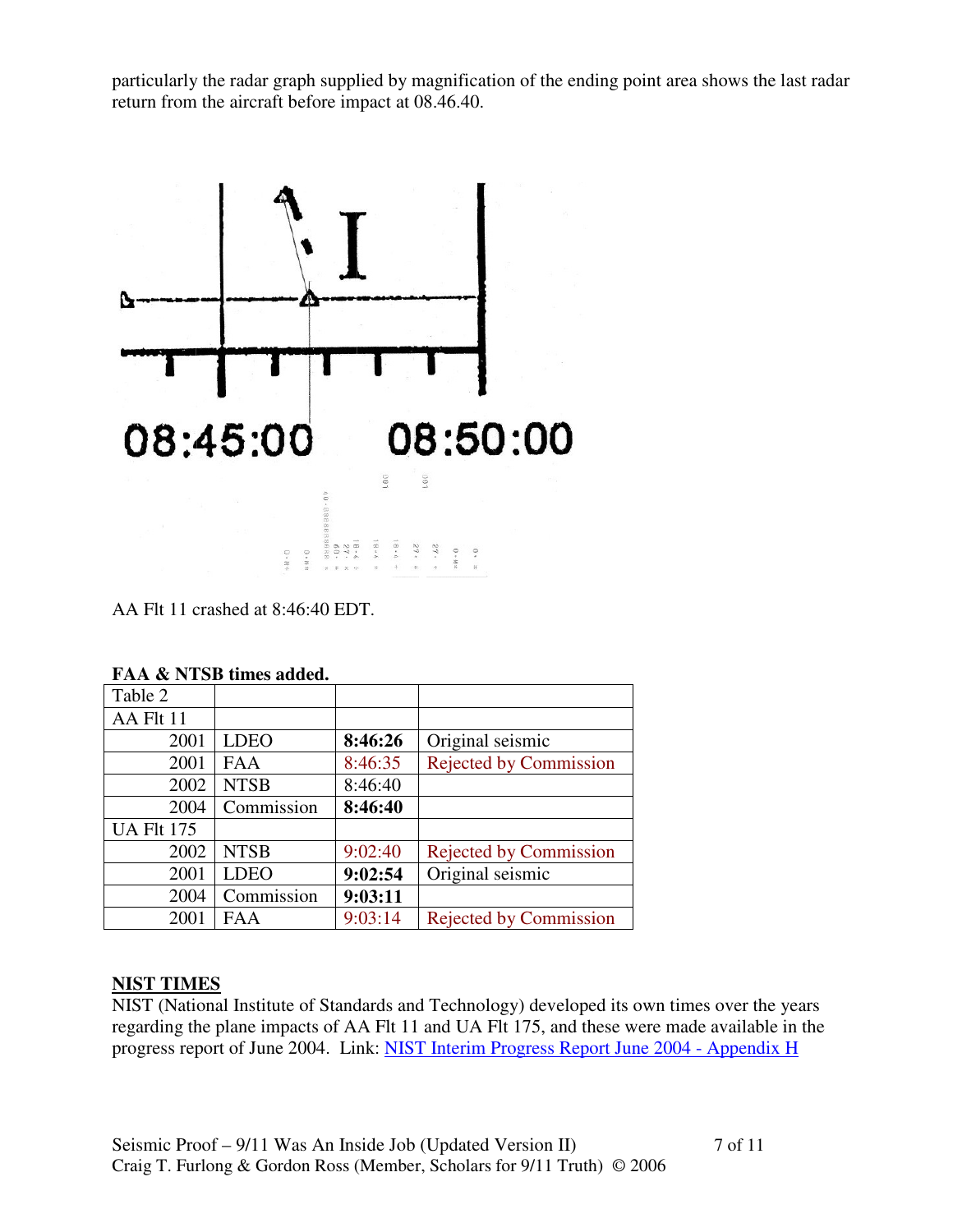| Event               | <b>Relative Time from</b><br><b>Visual Analysis</b> | <b>Adjusted Time from</b><br><b>Television Broadcasts</b> | Time Reported in the<br><b>FEMA Study</b> |
|---------------------|-----------------------------------------------------|-----------------------------------------------------------|-------------------------------------------|
| First plane strike  | $8:46:25$ a.m.                                      | $8:46:30$ a.m.                                            | $8:46:26$ a.m.                            |
| Second plane strike | $9:02:54$ a.m.                                      | $9:02:59$ a.m.                                            | $9.02:54$ a.m.                            |

Table H-3. Times for major events of September 11, 2001.

So, what are these NIST times? NIST had around 14,000 photos and videos of the events of 9/11 and wanted to bring this information into a chronological timeline to better understand the events of that day. They first had to determine a standard or baseline to use in order to bring all the data into temporal alignment. They decided to use the impact time of UA Flt 175 crashing into WTC2 at 9:02:54 because of the many TV stations and cameras trained on WTC1 at the time, as it had just been hit by AA Flt 11 moments before. This 9:02:54 time is seismic data from LDEO. NIST later claimed that the actual impact time of UA Flt 175 was not 9:02:54 but 9:02:59  $\pm$  1 sec. Their basis for this were four TV stations with timestamped transmissions, times that are presumed to have been accurately updated to UTC at the time of the event. The difference between 9:02:54 and 9:02:59 is 5 seconds. NIST then took this 5 second differential to make the other 4 major events "relative"; i.e., they added 5 seconds to each time they had for the other 4 major events (the impact into WTC1, and the collapses for WTC2, WTC1, and WTC7). This meant they took the supposed time of "impact" for AA Flt 11 into WTC1 of 8:46:25 [seismic] and added 5 seconds to it to come up with their new supposed time of "impact" of 8:46:30. (Please recall that the facts put forth in this paper bring into question the causes of the seismic spikes, and this is why these seismic times are referred to as "supposed" times of "impacts".)

NIST used false logic in doing this 5-second addition. It is wrong. Adding 5 seconds is sleight-ofhand statistics, a non sequitur that is meaningless. The 9:02:59 is from a discrete event with a time set derived from TV stations (one type of source). The other time of 8:46:25 is from another distinct event derived from seismic data (another type of source). These then are two detached time sets for two separate events from two different source types. Therefore, the adding of 5 seconds can not be done according to either logic or statistics. (In accounting this type of error is known as "mixing apples with oranges".) Therefore, the NIST 8:46:30 "Adjusted Time from Television Broadcasts", for their first aircraft "impact", is not real. To reiterate: the NIST 8:46:30 a.m. time labeled as "First aircraft impact" under the column "Adjusted Time from Television Broadcasts" is artificial.

| Table 3           |             |         |                               |
|-------------------|-------------|---------|-------------------------------|
| AA Flt 11         |             |         |                               |
| 2001              | <b>LDEO</b> | 8:46:26 | Original seismic              |
| 2004              | <b>NIST</b> | 8:46:30 | Artificial                    |
| 2001              | <b>FAA</b>  | 8:46:35 | <b>Rejected by Commission</b> |
| 2002              | <b>NTSB</b> | 8:46:40 |                               |
| 2004              | Commission  | 8:46:40 |                               |
| <b>UA Flt 175</b> |             |         |                               |
| 2002              | <b>NTSB</b> | 9:02:40 | <b>Rejected by Commission</b> |
| 2001              | <b>LDEO</b> | 9:02:54 | Original seismic              |
| 2004              | <b>NIST</b> | 9:02:59 | Adjusted per TV               |
| 2004              | Commission  | 9:03:11 |                               |
| 2001              | <b>FAA</b>  | 9:03:14 | <b>Rejected by Commission</b> |

#### **NIST times added.**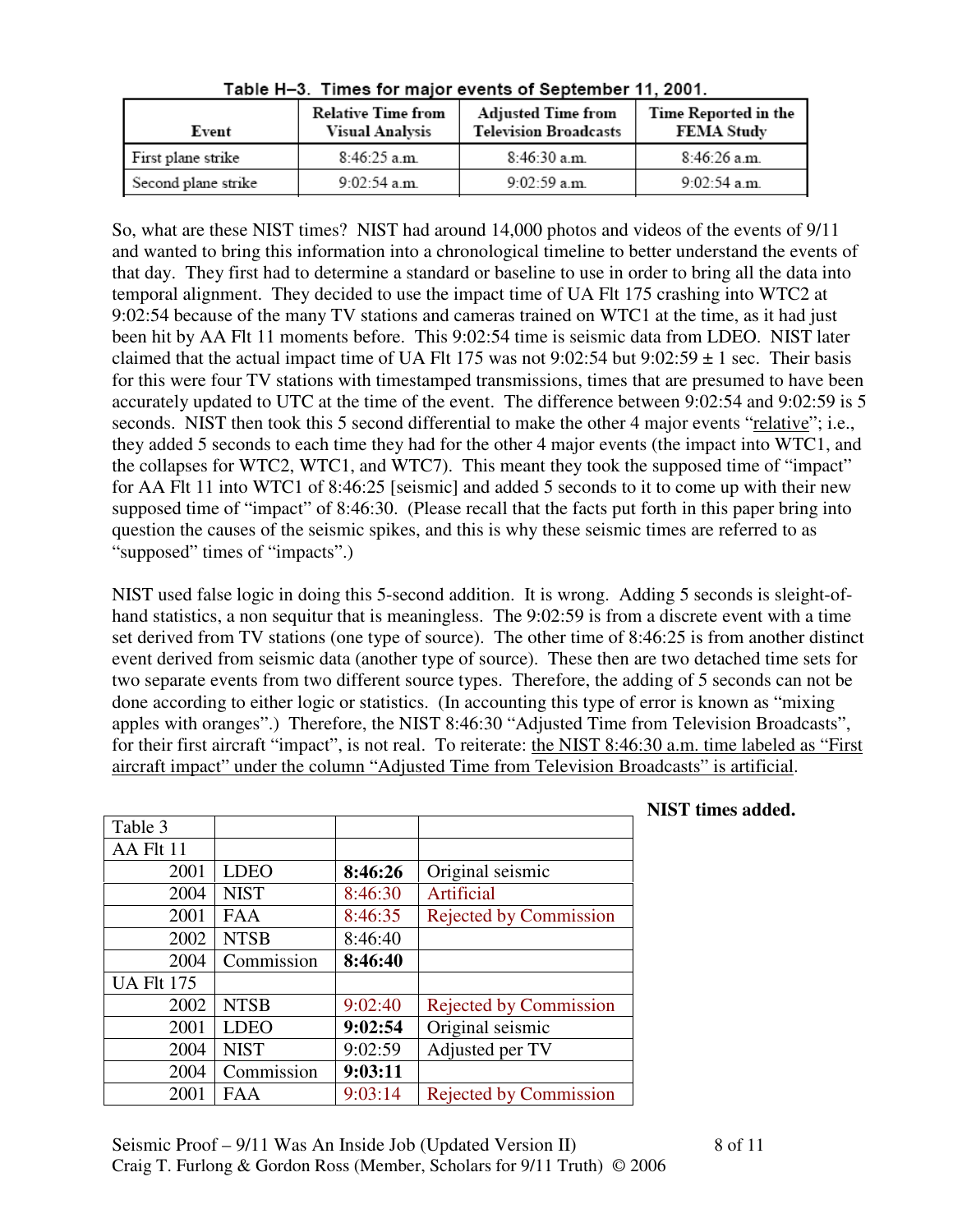# **NIST SPONSORED RE-ANALYSIS SEISMIC TIME STUDY**

Additionally, NIST contracted in 2005 for the services of Dr. Won-Young Kim of Lamont-Doherty Earth Observatory (LDEO) to re-analyze the original seismic data and times that were issued by LDEO back in 2001 (Kim was instrumental in the issuance of the original times). This new study resulted in Kim issuing revised seismic times in 2005 that added three seconds to both of the 2001 originally calculated times for aircraft "impacts". The revised times were 8:46:29 and 9:02:57. [Reference report: "NIST NCSTAR 1-5A, WTC Investigation, Chapter 3, pages 22-24] See Table 3-1 Link: NIST NCSTAR 1-5A, Chapters 1-8

| Event                     | <b>Relative Time</b><br>from Visual<br><b>Analysis</b> | <b>Adjusted Time</b><br>from Television<br><b>Broadcasts</b> | <b>Time Reported in</b><br>the FEMA Study | Time Based on<br><b>LDEO</b> Recent<br>Analysis |
|---------------------------|--------------------------------------------------------|--------------------------------------------------------------|-------------------------------------------|-------------------------------------------------|
| First aircraft impact     | $8:46:25$ a.m.                                         | $8:46:30$ a.m.                                               | $8:46:26$ a.m.                            | 8:46:29 a.m.                                    |
| Second aircraft<br>impact | $9:02:54$ a.m.                                         | $9:02:59$ a.m.                                               | $9:02:54$ a.m.                            | $9:02:57$ a.m.                                  |

|  |  | Table 3-1. Times for major events of September 11, 2001. |  |  |
|--|--|----------------------------------------------------------|--|--|
|--|--|----------------------------------------------------------|--|--|

NIST's determination of 8:46:30 time of first "impact" is artificial. It is not only erroneous, but may be specious if time manipulation is the motive. This phony time for AA Flt 11 is directly contradicted by the statement made by the NTSB and is not supported by the radar data supplied by the NTSB. The last radar signal from the aircraft before impact was received at 8:46:40, ten seconds after the time that NIST now says is when the aircraft impacted the Tower. One wonders again if the NIST 2005 contract with Dr. Kim to re-analyze the seismic times is also an attempt at time manipulation in order to find credibility for the bogus 8:46:30 NIST time. An audit by independent seismological experts to determine the authenticity of the revised seismic times would be in order to resolve this matter. It would be worth doing as this concerns the mass murder of nearly 3,000 people.

| Table 4           |             |         |                               |
|-------------------|-------------|---------|-------------------------------|
| AA Flt 11         |             |         |                               |
| 2001              | <b>LDEO</b> | 8:46:26 | Original seismic              |
| 2005              | <b>LDEO</b> | 8:46:29 | Revised per NIST contract     |
| 2004              | <b>NIST</b> | 8:46:30 | Artificial                    |
| 2001              | <b>FAA</b>  | 8:46:35 | <b>Rejected by Commission</b> |
| 2004              | Commission  | 8:46:40 |                               |
| 2002              | <b>NTSB</b> | 8:46:40 |                               |
|                   |             |         |                               |
| <b>UA Flt 175</b> |             |         |                               |
| 2002              | <b>NTSB</b> | 9:02:40 | <b>Rejected by Commission</b> |
| 2001              | <b>LDEO</b> | 9:02:54 | Original seismic              |
| 2005              | <b>LDEO</b> | 9:02:57 | Revised per NIST contract     |
| 2004              | <b>NIST</b> | 9:02:59 | Adjusted per TV               |
| 2004              | Commission  | 9:03:11 |                               |
| 2001              | FAA         | 9:03:14 | <b>Rejected by Commission</b> |

#### **NIST sponsored revised seismic times added.**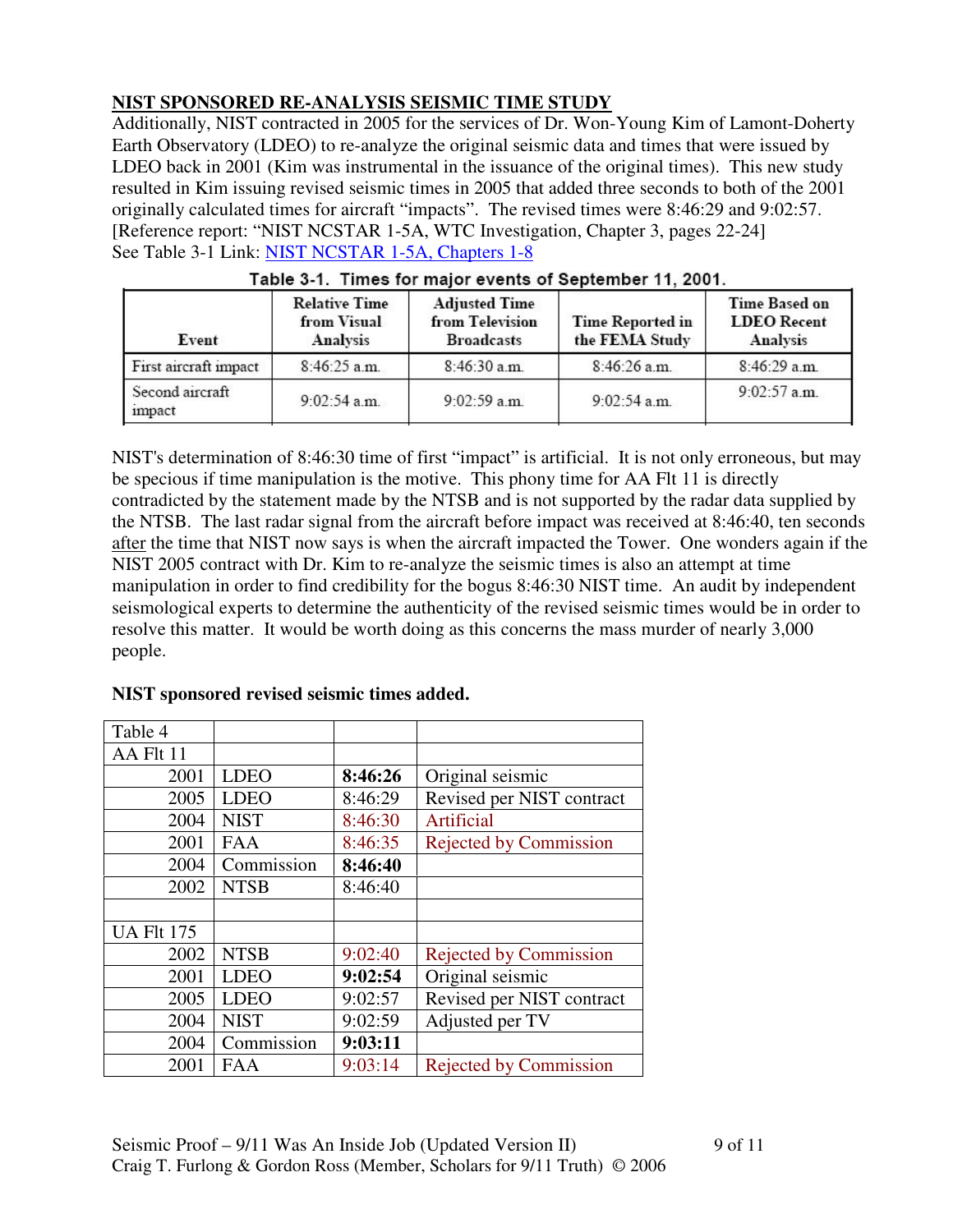The first aspect of these times that must be commented upon is the fact that, after three major enquiries, we are still left without answers, even on such basic questions as when the various events occurred. It must be seen as an indictment of these bodies that most people would probably regard the best evidence as having come from television rather than the official investigations. Are we to understand that NIST, FEMA and the 9/11 Commission did not have access to exactly the same, many, television sources of the event? It is a sad commentary that the words "9/11 Commission" are not found once throughout both NIST reports [NCSTAR 1-5 and NCSTAR 1-5A]. And if a word search is done on the Final Report of the 9/11 Commission for the words "Lamont" or "LDEO" or "8:46:26", the answer is the same: nothing. This appalling lack of attention to detail is inexcusable and can be viewed by some as highly sinister.

NIST suffers a lack of credibility for its issuance of the false 8:46:30 "impact" time for AA Flt 11. It is an unreal time and is not an impact. What is needed from NIST are: (1) the names of the four television stations whose data was used, (2) the actual times of impact from these four stations, and (3) the procedures used by each station in the regular synchronization process to UTC.

Regarding UA Flt 175, a question remains: What are the main specifics that the Commission based its time of 9:03:11 on, those that go to the heart of their Note 130? The Commission based it on something, as one doesn't just come up with such a precise number out of thin air. "FAA radar data and air traffic control software logic" needs to be elaborated upon. Something is behind this time, and if this something is credible, this would confirm once and for all the large time-gap between seismic and impact, and would be another conclusive demand for a new investigation. Nevertheless, until the specifics become known, the 9:03:11 remains the official time of impact, and this by itself demands a new investigation.

Regarding AA Flt 11, there still remains a huge 11 - 14 second time-differential between the precision times of seismic & impact. This time-gap, along with the many corroborating WTC1 basement eyewitnesses and fire department personnel, demands a new investigation now, and this can not be emphasized or stressed any stronger.

#### **CONCLUSION**

Several seismic stations recorded seismic signals originating from two events which occurred at the WTC site, immediately prior to both aircraft impacts. Because these signals preceded the impacts there can be no doubt that the seismic signals recorded were not those associated with the aircraft impacts on the Towers. These signals were in fact the seismic spikes associated with the huge basement explosions reported by witnesses. Only by a revision of the previously well-regarded seismic times has NIST been able to attempt to say the times of the aircraft impacts coincide with the seismic signals, and even then, their 8:46:30 first impact time is a fake. Meanwhile, the evidence of basement explosions prior to the impact of AA Flt 11 has not been explored or examined at all, even with so great a cloud of witnesses.

The inescapable conclusions drawn from this analysis and the facts contained herein, cast extreme doubt on the government's claim that these attacks were carried out solely by Middle Eastern terrorists, who would not have had the ability or opportunity to plant the explosive devices, nor to detonate them so as to be masked and partially hidden by the aircraft impacts. The real perpetrators, those who actually did plant these devices, clearly had free access to the Towers. The